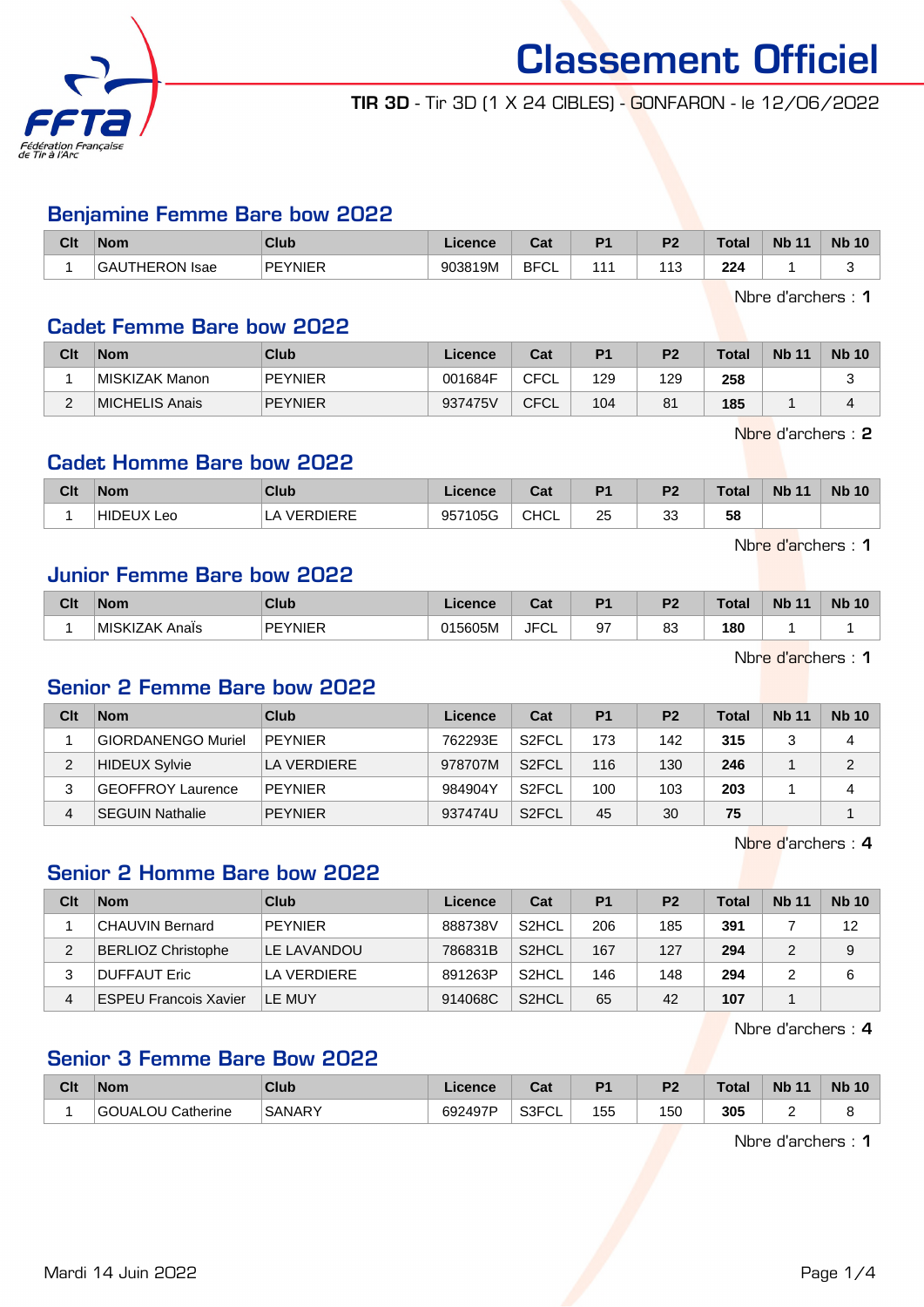

TIR 3D - Tir 3D (1 X 24 CIBLES) - GONFARON - le 12/06/2022

## Senior 3 Homme Bare Bow 2022

| Clt | <b>Nom</b>                      | Club             | Licence | Cat   | P <sub>1</sub> | P <sub>2</sub> | <b>Total</b> | <b>Nb 11</b> | <b>Nb 10</b> |
|-----|---------------------------------|------------------|---------|-------|----------------|----------------|--------------|--------------|--------------|
|     | ∣CAUX Jean-Michel               | LA VERDIERE      | 605461K | S3HCL | 194            | 167            | 361          |              | 14           |
| 2   | PAGNUCCO Bernard                | SAINT-RAPHAFL    | 262207H | S3HCL | 170            | 182            | 352          |              | 8            |
| 3   | <b>NORTES ALCARAZ</b><br>Michel | LE MUY           | 727294M | S3HCL | 149            | 143            | 292          |              |              |
| 4   | <b>HENRY Herve</b>              | <b>CAVAILLON</b> | 936888G | S3HCL | 101            | 125            | 226          |              | 2            |

Nbre d'archers : 4

## Senior 2 Femme Arc Droit 2022

| Clt | <b>Nom</b>                       | Club           | <b>Licence</b> | ◠⌒:<br>va.         | D.  | D <sub>2</sub> | <b>Total</b> | <b>N<sub>b</sub></b><br>$\overline{A}$ | <b>N<sub>b</sub></b> |
|-----|----------------------------------|----------------|----------------|--------------------|-----|----------------|--------------|----------------------------------------|----------------------|
|     | <b>ITHERON</b><br>GAL<br>Valerie | <b>PEYNIER</b> | 760021K        | S <sub>2</sub> FAD | 106 | 108            | 214          |                                        |                      |

Nbre d'archers : 1

# Senior 3 Femme Arc Droit 2022

| Clt | <b>Nom</b>         | <b>Club</b>     | Licence | Cat   | P <sub>1</sub> | P <sub>2</sub> | <b>Total</b> | <b>Nb 11</b> | <b>Nb 10</b> |
|-----|--------------------|-----------------|---------|-------|----------------|----------------|--------------|--------------|--------------|
|     | CHIAPPERO Brigitte | <b>TANI ROQ</b> | 394149Y | S3FAD | 58             | 105            | 163          |              |              |
|     | LIUBIC Flora       | <b>CONTES</b>   | 652968Y | S3FAD | 54             |                | 125          |              |              |

Nbre d'archers : 2

# Senior 3 Homme Arc Droit 2022

| Clt | <b>Nom</b>              | Club                              | Licence | Cat   | P <sub>1</sub> | <b>P2</b> | Total | <b>Nb 11</b> | <b>Nb 10</b> |
|-----|-------------------------|-----------------------------------|---------|-------|----------------|-----------|-------|--------------|--------------|
|     | <b>BARBIER Jean Luc</b> | <b>PUY SAINTE</b><br>REPARADE ARR | 710312D | S3HAD | 106            | 149       | 255   | 2            | 3            |
| 2   | <b>HUET Jean Luc</b>    | <b>CONTES</b>                     | 942880V | S3HAD | 148            | 105       | 253   |              | 6            |
| 3   | <b>CARNOT Denis</b>     | <b>MONACO</b>                     | 786818M | S3HAD | 73             | 94        | 167   |              |              |
| 4   | <b>FOURNIER Yannick</b> | LA VALETTE DU VAR                 | 449752L | S3HAD | 79             | 82        | 161   |              | 4            |
| 5   | DANLOUX Pierre          | <b>GONFARON</b>                   | 094726N | S3HAD | 76             | 66        | 142   | 2            |              |

Nbre d'archers : 5

# Cadet Homme Arc Libre 2022

| <b>Clt</b> | <b>Nom</b>             | Club          | .icence | $n_{\rm at}$<br>⊍ل | D4                   | D.<br>. .         | Total         | <b>Nb</b><br>$\overline{44}$ | <b>Nb 10</b> |
|------------|------------------------|---------------|---------|--------------------|----------------------|-------------------|---------------|------------------------------|--------------|
|            | <b>FOURTINES Nolan</b> | MUY<br>-<br>∸ | 913563D | ∩⊔⊤<br>◡᠁          | $\overline{A}$<br>ື່ | מ פו<br>ט י<br>__ | 246<br>$\sim$ |                              |              |

Nbre d'archers : 1

## Senior 2 Femme Arc Libre 2022

| Clt | <b>Nom</b>           | Club           | Licence | Cat                | P <sub>1</sub> | P <sub>2</sub> | <b>Total</b> | <b>Nb 11</b>    | <b>Nb 10</b> |
|-----|----------------------|----------------|---------|--------------------|----------------|----------------|--------------|-----------------|--------------|
|     | <b>LEA Stephanie</b> | LA VERDIERE    | 819381G | S2FTL              | 220            | 210            | 430          |                 | 18           |
| _   | RUIZ Carol           | <b>COGOLIN</b> | 708905Z | S <sub>2</sub> FTL | 188            | 201            | 389          | 10 <sup>°</sup> |              |

Nbre d'archers : 2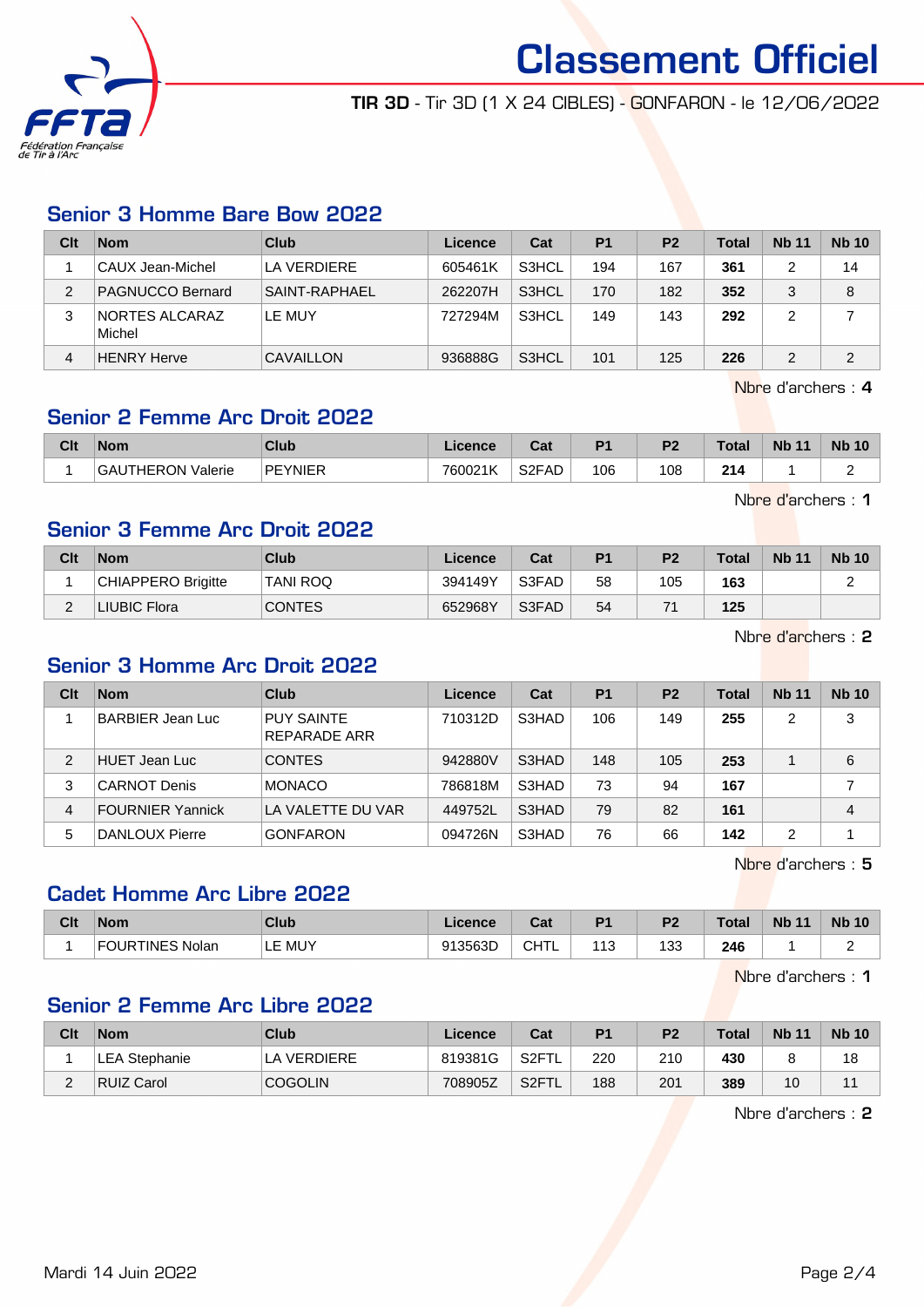

TIR 3D - Tir 3D (1 X 24 CIBLES) - GONFARON - le 12/06/2022

## Senior 2 Homme Arc Libre 2022

| Clt | <b>Nom</b>              | Club                                 | Licence | Cat                | P <sub>1</sub> | P <sub>2</sub> | <b>Total</b> | <b>Nb 11</b> | <b>Nb 10</b> |
|-----|-------------------------|--------------------------------------|---------|--------------------|----------------|----------------|--------------|--------------|--------------|
|     | <b>DEBIASI Frederic</b> | <b>CARNOUX EN</b><br><b>PROVENCE</b> | 410621C | S <sub>2</sub> HTL | 225            | 226            | 451          | 15           | 17           |
| 2   | <b>RUIZ Alain</b>       | <b>COGOLIN</b>                       | 599520C | S <sub>2</sub> HTL | 206            | 239            | 445          | 10           | 20           |
| 3   | <b>LEA Gerald</b>       | LA VERDIERE                          | 650821P | S <sub>2</sub> HTL | 209            | 212            | 421          | 6            | 20           |
| 4   | LAVAULT HervÉ           | <b>CARNOUX EN</b><br><b>PROVENCE</b> | 857452N | S <sub>2</sub> HTL | 173            | 212            | 385          |              | 14           |
| 5   | <b>ROBA Georges</b>     | <b>GEMENOS</b>                       | 036568Y | S <sub>2</sub> HTL | 122            | 171            | 293          | ົ            | 5            |

Nbre d'archers : 5

## Senior 3 Femme Arc Libre 2022

| Clt | <b>Nom</b>                        | Club                              | Licence | Cat   | <b>P1</b> | P <sub>2</sub> | Total | <b>Nb 11</b> | <b>Nb 10</b> |
|-----|-----------------------------------|-----------------------------------|---------|-------|-----------|----------------|-------|--------------|--------------|
|     | <b>NORTES ALCARAZ</b><br>Mireille | LE MUY                            | 727292K | S3FTL | 198       | 200            | 398   | 10           | 12           |
| ົ   | <b>RAOUX Brigitte</b>             | CHATEAU ARNOUX ST<br><b>AUBAN</b> | 757741G | S3FTL | 159       | 156            | 315   |              | 9            |

Nbre d'archers : 2

# Senior 3 Homme Arc Libre 2022

| Clt | <b>Nom</b>        | Club               | Licence | Cat   | P <sub>1</sub> | P <sub>2</sub> | Total | <b>Nb 11</b> | <b>Nb 10</b> |
|-----|-------------------|--------------------|---------|-------|----------------|----------------|-------|--------------|--------------|
|     | PAGNACCO Richard  | ILA VALETTE DU VAR | 930865K | S3HTL | 158            | 185            | 343   |              | 8            |
| ⌒   | MINCHIO Francis   | <b>GONFARON</b>    | 015858M | S3HTL | 124            | 132            | 256   |              | J            |
|     | LEPELTIER Raymond | <b>GONFARON</b>    | 639681F | S3HTL | 142            | 65             | 207   |              |              |

Nbre d'archers : 3

# Senior 1 Homme Arc Chasse 2022

| Clt    | <b>Nom</b>             | Club           | Licence | Cat                            | P <sub>1</sub> | P <sub>2</sub> | <b>Total</b> | <b>Nb 11</b> | <b>Nb 10</b> |
|--------|------------------------|----------------|---------|--------------------------------|----------------|----------------|--------------|--------------|--------------|
|        | REKAD Ryah             | <b>CONTES</b>  | 910377R | S <sub>1</sub> H <sub>AC</sub> | 131            | 115            | 246          |              |              |
| $\sim$ | <b>BRUNEL Emmanuel</b> | <b>NICE AC</b> | 957416V | S <sub>1</sub> H <sub>AC</sub> | 99             | 74             | 173          |              |              |

Nbre d'archers : 2

# Senior 2 Femme Arc Chasse 2022

| Clt | <b>Nom</b>                 | Club           | Licence | Cat                | D <sub>4</sub> | פם | <b>Total</b> | <b>Nb 11</b> | <b>Nb 10</b> |
|-----|----------------------------|----------------|---------|--------------------|----------------|----|--------------|--------------|--------------|
|     | CARRARA TEMPESTI<br>Helene | <b>NICE AC</b> | 956329N | S <sub>2</sub> FAC | --             | 87 | 164          |              |              |

Nbre d'archers : 1

## Senior 2 Homme Arc Chasse 2022

| Clt | Nom              | Club            | ∟icence⊬ | Cat                | P <sub>1</sub> | P <sub>2</sub> | Total | <b>Nb 11</b> | <b>Nb 10</b> |
|-----|------------------|-----------------|----------|--------------------|----------------|----------------|-------|--------------|--------------|
|     | PERETTI Patrice  | <b>BONNIEUX</b> | 768204E  | S <sub>2</sub> HAC | 171            | 166            | 337   |              |              |
| -   | ∣VELAY Jean Marc | <b>GEMENOS</b>  | 659029L  | S <sub>2</sub> HAC | 137            | 151            | 288   |              |              |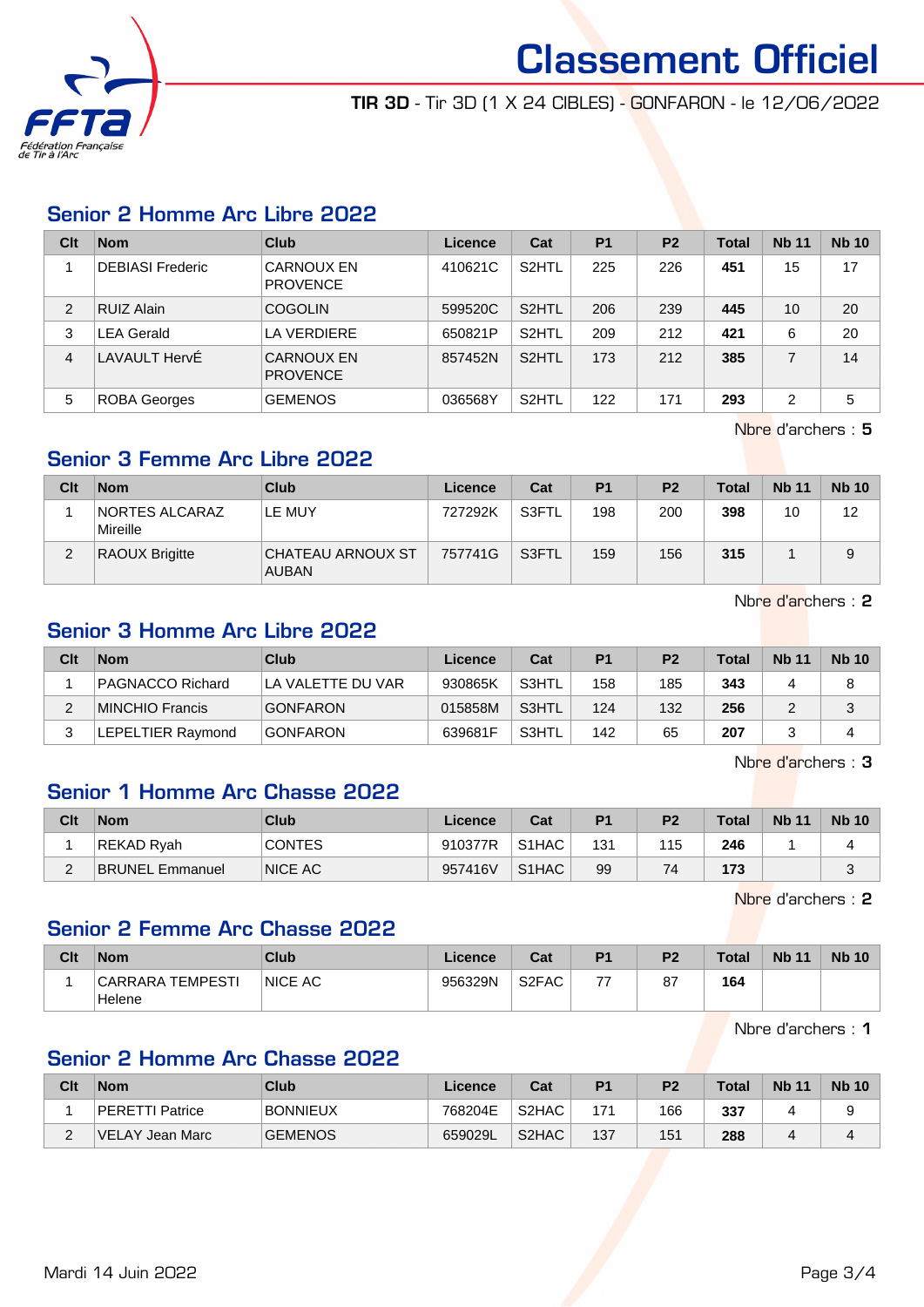

TIR 3D - Tir 3D (1 X 24 CIBLES) - GONFARON - le 12/06/2022

# Senior 2 Homme Arc Chasse 2022 (Suite)

| Clt | <b>Nom</b>               | Club              | Licence | Cat   | <b>P1</b> | P <sub>2</sub> | <b>Total</b> | <b>Nb 11</b> | <b>Nb 10</b>   |
|-----|--------------------------|-------------------|---------|-------|-----------|----------------|--------------|--------------|----------------|
| 3   | <b>CALLUYERE Bruno</b>   | <b>CONTES</b>     | 398597H | S2HAC | 120       | 162            | 282          |              | 5              |
| 4   | PEYRUCQ Stephane         | LA VALETTE DU VAR | 871901U | S2HAC | 119       | 138            | 257          |              | 4              |
| 5   | <b>ROUVIER Maxime</b>    | LA VALETTE DU VAR | 760025P | S2HAC | 124       | 129            | 253          |              | 3              |
| 6   | <b>PERALDI Pascal</b>    | <b>NICE AC</b>    | 819001U | S2HAC | 102       | 126            | 228          |              | $\overline{2}$ |
| 7   | <b>PONS William</b>      | <b>GEMENOS</b>    | 722620G | S2HAC | 90        | 109            | 199          |              | 3              |
| 8   | <b>VIELLARD Valbert</b>  | <b>NICE AC</b>    | 980087M | S2HAC | 102       | 95             | 197          |              | 6              |
| 9   | <b>ARMANINI Frederic</b> | NICE AC           | 788348A | S2HAC | 81        | 97             | 178          |              |                |
| 10  | <b>ARNAUD Eric</b>       | LE MUY            | 851518N | S2HAC | 15        | 25             | 40           |              |                |

Nbre d'archers : 10

# Senior 3 Femme Arc Chasse 2022

| Clt | <b>Nom</b>         | Club                        | Licence | <b>Take</b> | D4 | D. | Total <sub>z</sub> | <b>N<sub>b</sub></b> | <b>Nb 10</b> |
|-----|--------------------|-----------------------------|---------|-------------|----|----|--------------------|----------------------|--------------|
|     | PAGNACCO Dominique | <b>VAR</b><br>LA VALETTE DU | 952856N | S3FAC       | 76 |    | 147                |                      |              |

Nbre d'archers : 1

# Senior 3 Homme Arc Chasse 2022

| Clt            | <b>Nom</b>                             | Club                    | Licence | Cat   | P <sub>1</sub> | <b>P2</b> | <b>Total</b> | <b>Nb 11</b>   | <b>Nb 10</b> |
|----------------|----------------------------------------|-------------------------|---------|-------|----------------|-----------|--------------|----------------|--------------|
|                | ALIBERT Jean Michel                    | LA VALETTE DU VAR       | 634123P | S3HAC | 153            | 149       | 302          | $\overline{2}$ | 5            |
| $\overline{2}$ | <b>TERROCHAIRE Patrick</b>             | LA VALETTE DU VAR       | 877030U | S3HAC | 121            | 139       | 260          |                | 5            |
| 3              | <b>PERONO Patrick</b>                  | <b>PUGET SUR ARGENS</b> | 978814D | S3HAC | 129            | 122       | 251          | 2              | 4            |
| 4              | <b>BERTHIER Serge</b>                  | NICE AC                 | 314233H | S3HAC | 93             | 133       | 226          |                | 3            |
| 5              | <b>AUDRAN Michel</b>                   | <b>COGOLIN</b>          | 371922N | S3HAC | 118            | 104       | 222          |                | 3            |
| 6              | <b>TOLILA Claude</b>                   | LA VALETTE DU VAR       | 813022V | S3HAC | 93             | 104       | 197          |                | 2            |
| 7              | VEYRIER Jean Luc                       | <b>TANI ROQ</b>         | 267211X | S3HAC | 101            | 77        | 178          | $\mathcal{P}$  |              |
| 8              | <b>GUIDON LAVALLEE</b><br><b>Alain</b> | <b>ANTONY</b>           | 680577H | S3HAC | 92             | 61        | 153          | 1              |              |

Nbre d'archers : 8

Nombre total d'archers : 61

Club Organisateur : 1383101 LES ARCHERS DE ST QUINIS

Liste des arbitres : 444700V BEGUIN JEAN PIERRE Arbitre responsable : 659689D GAUTHERON JEROME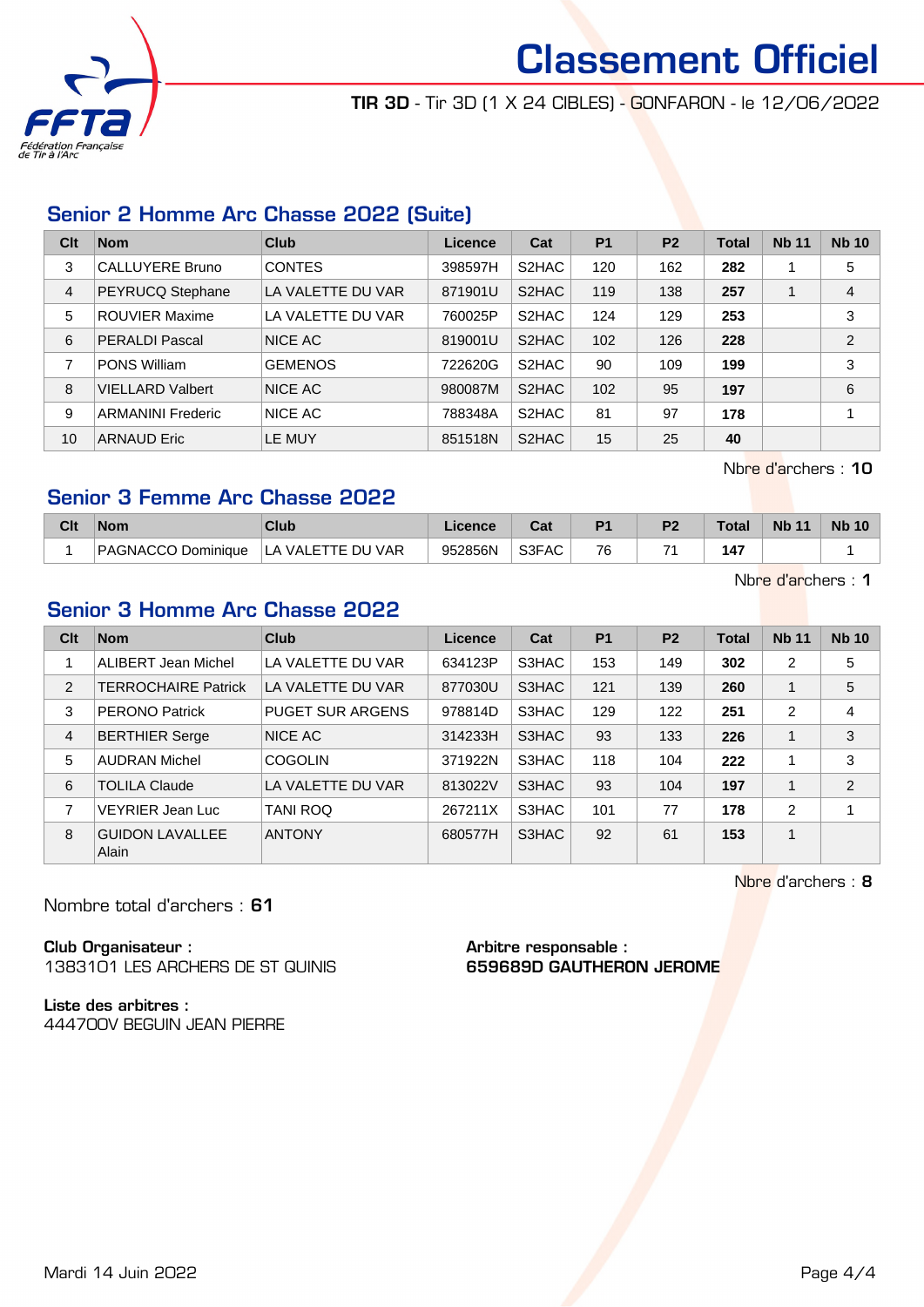

TIR 3D - Tir 3D (1 X 24 CIBLES) - GONFARON - le 12/06/2022

#### Benjamine Femme Bare bow 2022

| Clt | <b>Nom</b>      | Club           | Licence | Cat         | P <sub>1</sub> | P <sub>2</sub> | <b>Total</b> | <b>Nb 11</b> | <b>Nb 10</b> |
|-----|-----------------|----------------|---------|-------------|----------------|----------------|--------------|--------------|--------------|
|     | GAUTHERON Isae  | <b>PEYNIER</b> | 903819M | BFCL        | 99             | 109            | 208          |              |              |
| ⌒   | TOURNOIS Kailla | <b>COGOLIN</b> | 995286H | <b>BFCL</b> | 164            |                | 164          |              |              |

Nbre d'archers : 2

#### Minime Femme Bare bow 2022

| Clt | <b>Nom</b>                  | Club                      | icence  | יה<br>⊍م  | D <sub>1</sub>        | D <sub>2</sub> | <b>Total</b> | <b>Nb</b><br>$\overline{A}$ | <b>Nb</b><br>10 |
|-----|-----------------------------|---------------------------|---------|-----------|-----------------------|----------------|--------------|-----------------------------|-----------------|
|     | <b>PENICAUD</b><br>) Anthea | LES BAINS<br><b>DIGNE</b> | 969659C | MFC<br>◡∟ | າດຕ<br>. <i>. .</i> . | 90             | 242<br>▴▮▴   |                             |                 |

Nbre d'archers : 1

#### Minime Homme Bare bow 2022

| Clt | <b>Nom</b>           | Club           | .icence | ◠_,<br>va.  | D <sub>1</sub> | D <sub>2</sub> | <b>Total</b> | <b>Nb</b> | <b>Nb</b><br>10 |
|-----|----------------------|----------------|---------|-------------|----------------|----------------|--------------|-----------|-----------------|
|     | `Vittorio<br>AVARELO | <b>COGOLIN</b> | 011923K | <b>MHCL</b> | 235<br>- -     |                | 235<br>- -   |           |                 |

Nbre d'archers : 1

# Cadet Femme Bare bow 2022

| Clt | <b>Nom</b>                                  | <b>Club</b>    | Licence | Cat         | P <sub>1</sub> | P <sub>2</sub> | <b>Total</b> | <b>Nb 11</b> | <b>Nb 10</b> |
|-----|---------------------------------------------|----------------|---------|-------------|----------------|----------------|--------------|--------------|--------------|
|     | MISKIZAK Manon                              | <b>PEYNIER</b> | 001684F | CFCL        | 134            | 124            | 258          |              | 3            |
| 2   | DELAFORGE-DURAISIN   LES ARCHERS DE<br>Lise | <b>LURE</b>    | 926937R | CFCL        | 139            | 71             | 210          |              | ⌒            |
|     | <b>MICHELIS Anais</b>                       | <b>PEYNIER</b> | 937475V | <b>CFCL</b> | 66             | 71             | 137          |              |              |

Nbre d'archers : 3

## Cadet Homme Bare bow 2022

| Clt | <b>Nom</b>             | <b>Club</b>           | <sub>-</sub> icence | $R_{\rm{eff}}$<br>val | D <sub>1</sub> | D <sup>-</sup><br>-4 | <b>Total</b> | <b>Nb 11</b> | <b>Nb 10</b> |
|-----|------------------------|-----------------------|---------------------|-----------------------|----------------|----------------------|--------------|--------------|--------------|
|     | <b>HIDEUX L</b><br>Leo | <b>VERDIERE</b><br>∟∆ | 105G<br>957         | CHCL                  | 63             | 28<br>$\sim$         | Ω1           |              |              |

Nbre d'archers : 1

#### Junior Femme Bare bow 2022

| Clt | <b>Nom</b>                | Club                | ∟icence | ⊶ ∼<br>υa              | D <sub>4</sub> | D0 | Total | <b>Nb</b><br>$\overline{A}$ | <b>N<sub>b</sub></b><br>10 |
|-----|---------------------------|---------------------|---------|------------------------|----------------|----|-------|-----------------------------|----------------------------|
|     | <b>IMISKIZAK</b><br>Anals | <b>PFYNIFR</b><br>. | 015605M | JFC <sup>-</sup><br>◡∟ | 93             | 90 | 183   |                             |                            |

Nbre d'archers : 1

#### Senior 2 Femme Bare bow 2022

| Clt | <b>Nom</b>               | Club           | Licence | Cat                | P <sub>1</sub> | P <sub>2</sub> | <b>Total</b> | <b>Nb 11</b> | <b>Nb 10</b> |
|-----|--------------------------|----------------|---------|--------------------|----------------|----------------|--------------|--------------|--------------|
|     | GIORDANENGO Muriel       | PEYNIER        | 762293E | S <sub>2</sub> FCL | 259            |                | 259          |              |              |
|     | <b>HIDEUX Sylvie</b>     | LA VERDIERE    | 978707M | S <sub>2</sub> FCL | 93             | 111            | 204          |              | ົ            |
|     | <b>GEOFFROY Laurence</b> | <b>PEYNIER</b> | 984904Y | S <sub>2</sub> FCL | 159            |                | 159          |              |              |

Nbre d'archers : 3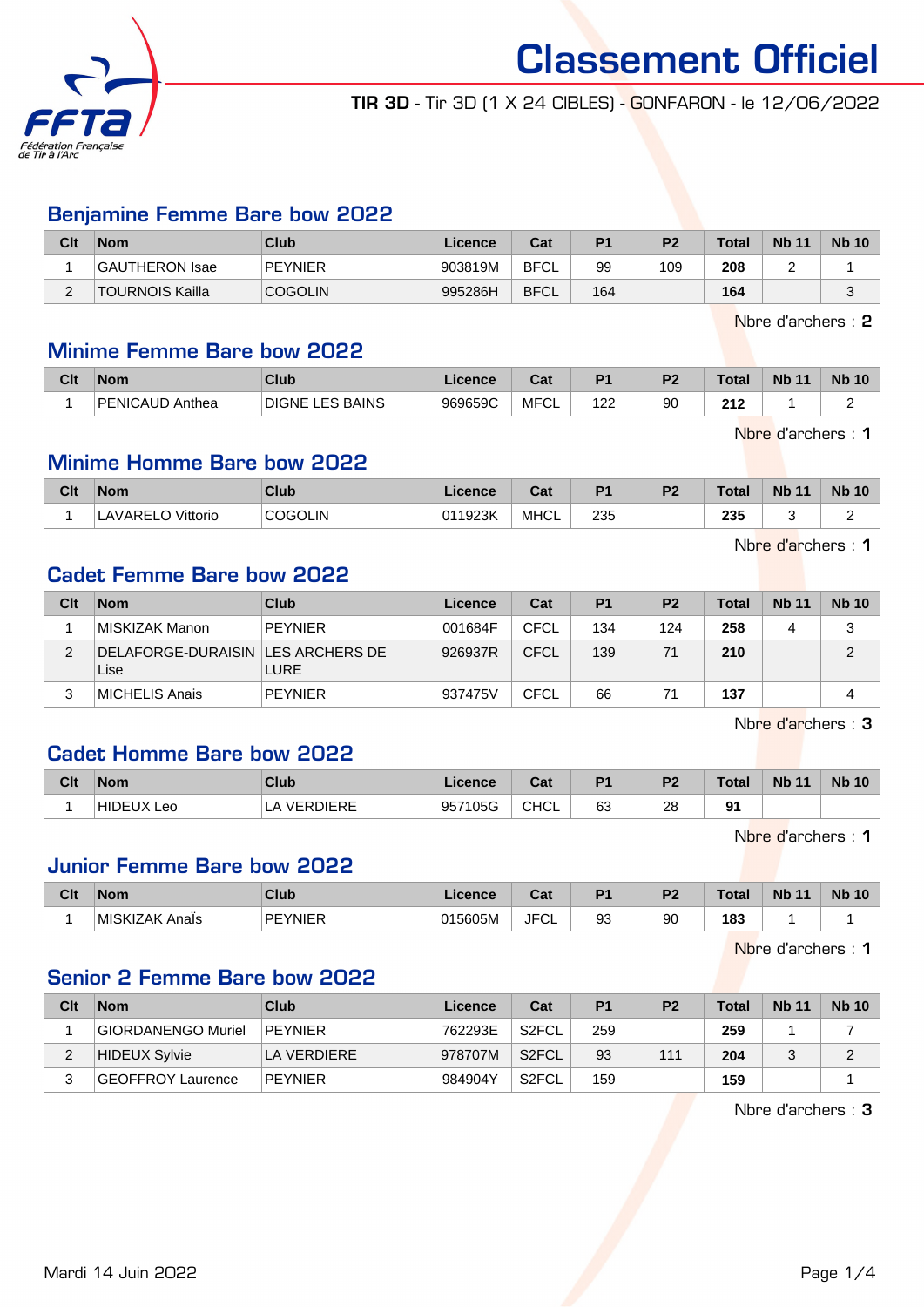

TIR 3D - Tir 3D (1 X 24 CIBLES) - GONFARON - le 12/06/2022

## Senior 2 Homme Bare bow 2022

| Clt | <b>Nom</b>         | Club                   | Licence | Cat                | P <sub>1</sub> | P <sub>2</sub> | Total | <b>Nb 11</b> | <b>Nb 10</b> |
|-----|--------------------|------------------------|---------|--------------------|----------------|----------------|-------|--------------|--------------|
|     | CHAUVIN Bernard    | PEYNIER                | 888738V | S <sub>2</sub> HCL | 381            |                | 381   |              | 12           |
| ∠   | BERLIOZ Christophe | LE LAVANDOU            | 786831B | S <sub>2</sub> HCL | 143            | 139            | 282   |              |              |
|     | PENICAUD Michael   | <b>DIGNE LES BAINS</b> | 013878K | S <sub>2</sub> HCL | 124            | 148            | 272   |              |              |

Nbre d'archers : 3

#### Senior 3 Femme Bare Bow 2022

| Clt | <b>Nom</b>        | Club          | Licence | <b>Date</b><br>⊍α          | D <sub>1</sub> | D <sub>2</sub> | Total | <b>Nb 11</b> | <b>Nb 10</b> |
|-----|-------------------|---------------|---------|----------------------------|----------------|----------------|-------|--------------|--------------|
|     | GOUALOU Catherine | <b>SANARY</b> | 692497P | <b>G3EUL</b><br>ັບ∟<br>וטט | 180            | 148            | 328   |              |              |

Nbre d'archers : 1

## Senior 3 Homme Bare Bow 2022

| Clt | <b>Nom</b>         | Club          | ∟icence | Cat   | <b>P1</b> | P <sub>2</sub> | Total | <b>Nb 11</b> | <b>Nb 10</b> |
|-----|--------------------|---------------|---------|-------|-----------|----------------|-------|--------------|--------------|
|     | PAGNUCCO Bernard   | SAINT-RAPHAEL | 262207H | S3HCL | 384       |                | 384   |              |              |
| ົ   | CAUX Jean-Michel   | LA VERDIERE   | 605461K | S3HCL | 182       | 184            | 366   |              | 10           |
|     | <b>HENRY Herve</b> | CAVAILLON     | 936888G | S3HCL | 275       |                | 275   |              |              |

Nbre d'archers : 3

## Senior 2 Femme Arc Droit 2022

| Clt | <b>Nom</b>               | Club           | Licence | ົີີ່<br>uai | D <sub>1</sub> | D <sub>2</sub> | <b>Total</b>  | <b>Nb 11</b> | <b>Nb 10</b> |
|-----|--------------------------|----------------|---------|-------------|----------------|----------------|---------------|--------------|--------------|
|     | <b>GAUTHERON Valerie</b> | <b>PEYNIER</b> | 760021K | S2FAD       | 237<br>$\sim$  |                | 237<br>$\sim$ |              |              |

Nbre d'archers : 1

## Senior 3 Femme Arc Droit 2022

| Clt | <b>Nom</b>             | Club          | Licence | <b>Date</b><br>ual | D <sub>1</sub> | D <sub>2</sub><br>∼ | <b>Total</b> | <b>Nb 11</b> | <b>Nb</b><br>10 |
|-----|------------------------|---------------|---------|--------------------|----------------|---------------------|--------------|--------------|-----------------|
|     | Flora<br><b>LIUBIC</b> | <b>CONTES</b> | 652968Y | $\sqrt{3FAD}$      | 82             | 44                  | 126          |              |                 |

Nbre d'archers : 1

#### Senior 3 Homme Arc Droit 2022

| Clt | <b>Nom</b>              | Club                                     | Licence | Cat   | <b>P1</b> | P <sub>2</sub> | Total | <b>Nb 11</b> | <b>Nb 10</b>   |
|-----|-------------------------|------------------------------------------|---------|-------|-----------|----------------|-------|--------------|----------------|
|     | BARBIER Jean Luc        | <b>PUY SAINTE</b><br><b>REPARADE ARR</b> | 710312D | S3HAD | 106       | 132            | 238   |              | $\overline{2}$ |
| 2   | HUET Jean Luc           | <b>CONTES</b>                            | 942880V | S3HAD | 116       | 95             | 211   |              | 5              |
| 3   | <b>FOURNIER Yannick</b> | LA VALETTE DU VAR                        | 449752L | S3HAD | 86        | 102            | 188   |              | 4              |
| 4   | <b>CARNOT Denis</b>     | <b>MONACO</b>                            | 786818M | S3HAD | 89        | 78             | 167   |              | 3              |
| 5   | DANLOUX Pierre          | <b>GONFARON</b>                          | 094726N | S3HAD | 74        | 43             | 117   |              |                |

Nbre d'archers : 5

# Senior 2 Femme Arc Libre 2022

|  | <b>Clt</b> | <b>Nom</b> | Club |  | Cat | D4 | <b>D<sub>0</sub></b> | Total | <b>Nb</b> | <b>N<sub>b</sub></b><br>10 |
|--|------------|------------|------|--|-----|----|----------------------|-------|-----------|----------------------------|
|--|------------|------------|------|--|-----|----|----------------------|-------|-----------|----------------------------|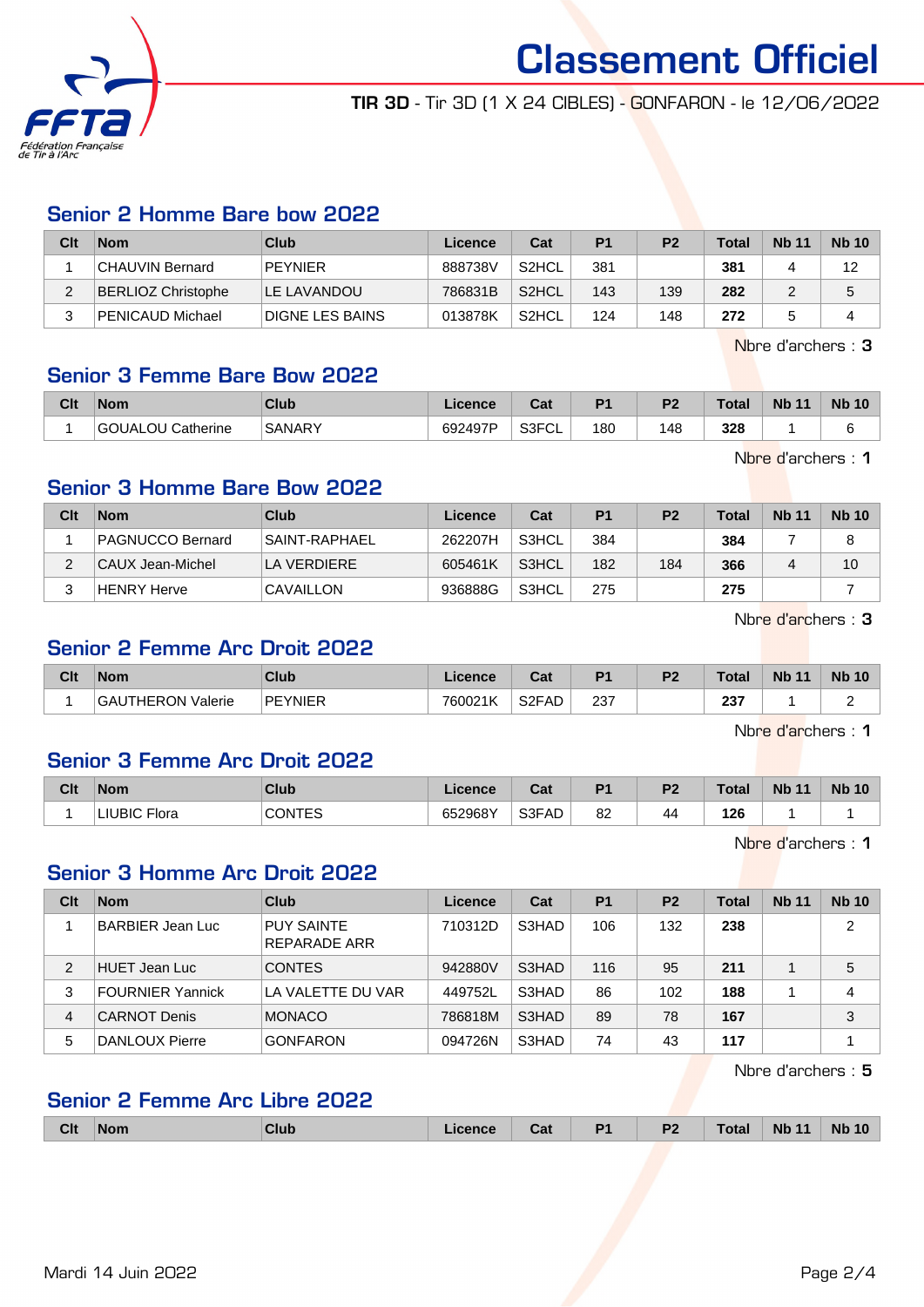

TIR 3D - Tir 3D (1 X 24 CIBLES) - GONFARON - le 12/06/2022

## Senior 2 Femme Arc Libre 2022 (Suite)

| Clt | <b>Nom</b>    | Club            | Licence | $R_{\rm{eff}}$<br><b>val</b>  | D <sub>1</sub> | D <sub>2</sub> | $\tau$ otal | <b>Nb</b><br>11 | <b>Nb 10</b> |
|-----|---------------|-----------------|---------|-------------------------------|----------------|----------------|-------------|-----------------|--------------|
|     | LEA Stephanie | <b>VERDIERE</b> | 819381G | S <sub>2</sub> FT<br><u>_</u> | 21 R<br>21 O   | 191            | 409         |                 | ıΔ           |

Nbre d'archers : 1

## Senior 2 Homme Arc Libre 2022

| Clt            | <b>Nom</b>              | Club                                 | Licence | Cat                | P <sub>1</sub> | P <sub>2</sub> | <b>Total</b> | <b>Nb 11</b> | <b>Nb 10</b> |
|----------------|-------------------------|--------------------------------------|---------|--------------------|----------------|----------------|--------------|--------------|--------------|
|                | <b>RUIZ Alain</b>       | <b>COGOLIN</b>                       | 599520C | S2HTL              | 469            |                | 469          | 18           | 17           |
| $\mathfrak{p}$ | <b>DEBIASI Frederic</b> | <b>CARNOUX EN</b><br><b>PROVENCE</b> | 410621C | S <sub>2</sub> HTL | 441            |                | 441          | 10           | 22           |
| 3              | LEA Gerald              | LA VERDIERE                          | 650821P | S <sub>2</sub> HTL | 223            | 194            | 417          | 11           | 13           |
| 4              | <b>ROBA Georges</b>     | <b>GEMENOS</b>                       | 036568Y | S <sub>2</sub> HTL | 358            |                | 358          |              | 10           |

Nbre d'archers : 4

# Senior 3 Homme Arc Libre 2022

| Clt | <b>Nom</b>                   | Club            | <b>licence</b> | ∩∼<br>val | D.  | D.  | Total | <b>N<sub>b</sub></b><br>$\overline{A}$ | <b>N<sub>b</sub></b><br>$\Lambda$ $\Lambda$ |
|-----|------------------------------|-----------------|----------------|-----------|-----|-----|-------|----------------------------------------|---------------------------------------------|
|     | <b>MINCHIO Fr</b><br>Francis | <b>GONFARON</b> | 015858M        | S3HTL     | 124 | 102 | 226   |                                        |                                             |

Nbre d'archers : 1

# Senior 1 Homme Arc Chasse 2022

| Clt | <b>Nom</b>             | Club          | Licence | Cat                | P <sub>1</sub> | P <sub>2</sub> | <b>Total</b> | <b>Nb 11</b> | <b>Nb 10</b> |
|-----|------------------------|---------------|---------|--------------------|----------------|----------------|--------------|--------------|--------------|
|     | REKAD Ryah             | <b>CONTES</b> | 910377R | S <sub>1</sub> HAC | 119            | 106            | 225          |              |              |
| -   | <b>BRUNEL Emmanuel</b> | NICE AC       | 957416V | S <sub>1</sub> HAC | 115            | 109            | 224          |              |              |

Nbre d'archers : 2

## Senior 2 Femme Arc Chasse 2022

| Clt | <b>Nom</b>                        | <b>Club</b>    | Licence | Cat                | P1 | P <sub>2</sub>                | Total | <b>Nb 11</b> | <b>Nb 10</b> |
|-----|-----------------------------------|----------------|---------|--------------------|----|-------------------------------|-------|--------------|--------------|
|     | <b>CARRARA TEMPESTI</b><br>Helene | <b>NICE AC</b> | 956329N | S <sub>2</sub> FAC | 99 | $\overline{\phantom{a}}$<br>J | 172   |              |              |

Nbre d'archers : 1

## Senior 2 Homme Arc Chasse 2022

| Clt            | <b>Nom</b>              | Club              | Licence | Cat                | P <sub>1</sub> | P <sub>2</sub> | <b>Total</b> | <b>Nb 11</b> | <b>Nb 10</b>   |
|----------------|-------------------------|-------------------|---------|--------------------|----------------|----------------|--------------|--------------|----------------|
|                | <b>CALLUYERE Bruno</b>  | <b>CONTES</b>     | 398597H | S2HAC              | 173            | 152            | 325          |              | 6              |
| $\overline{2}$ | <b>ROUVIER Maxime</b>   | LA VALETTE DU VAR | 760025P | S <sub>2</sub> HAC | 147            | 133            | 280          | 3            | $\overline{2}$ |
| 3              | VELAY Jean Marc         | <b>GEMENOS</b>    | 659029L | S2HAC              | 255            |                | 255          |              | 3              |
| $\overline{4}$ | <b>PONS William</b>     | <b>GEMENOS</b>    | 722620G | S2HAC              | 247            |                | 247          |              | 6              |
| 5              | <b>VIELLARD Valbert</b> | NICE AC           | 980087M | S2HAC              | 109            | 112            | 221          | 2            | 4              |
| 6              | <b>PERALDI Pascal</b>   | NICE AC           | 819001U | S <sub>2</sub> HAC | 119            | 95             | 214          |              | 2              |
|                | PEYRUCQ Stephane        | LA VALETTE DU VAR | 871901U | S2HAC              | 84             | 74             | 158          |              | 3              |